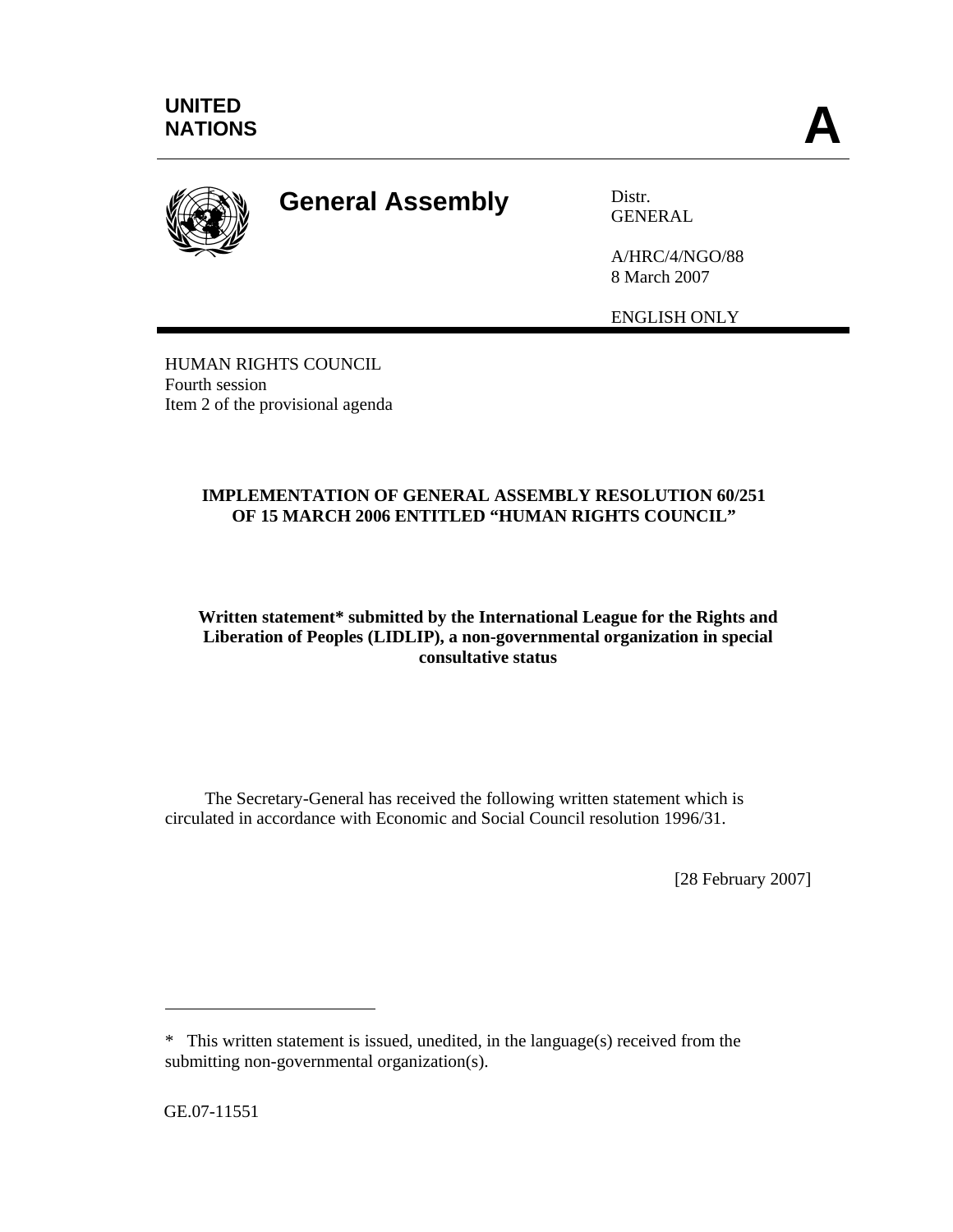## **Humanitarian and political crisis in Sri Lanka**

The International League for the Rights and Liberation of Peoples (LIDLIP) has been engaged for decades in international fora, not least the United Nations and here especially the Human Rights Commission/Council, to support the struggle of peoples around the world for liberation from oppression. Despite ups and downs, we have kept up hope that at last rhetoric will be translated into action, collective human rights prevail. Today, however, we witness but outright regression. Military might has replaced justice, an unqualified fight against 'terrorism' the struggle for freedom, considerations of state security the advancement of human rights. Unfortunately, this very organization has not escaped this process of silencing the voices of the oppressed. As a result, the subjugated peoples have but one recourse left - to take up arms. Sri Lanka is a case in point.

It is just five years that, facilitated by Norway, a Memorandum of Understanding (MoU) and a ceasefire agreement between the Liberation Tigers of Tamil Eelam (LTTE) and the Government of Sri Lanka were signed eventually followed by peace talks. There was optimism that almost twenty years of civil war that had cost more than 65.000 lives, rendered over half a million internally displaced (IDPs) and drove close to a million people as refugees to foreign shores, had finally come to end.

The implication of international actors, their promise of financial aid in line with progress at the negotiating table, the readiness of the LTTE to explore first the possibilities of internal self-determination, seemed to augur well for an eventual settlement ushering into a lasting peace, and a return to the rule of law. Today, all those hopes are in shatters. The ceasefire exists on paper only, conflict has resumed; violence has escalated; the number of dead, and refugees as much as of abductions, extrajudicial killings, and of torture are on the rise.

But more than just a deplorable set-back, the whole attempt to achieve a negotiated peace for war-torn Sri Lanka based on large-scale autonomy has failed. Instead of creating a model for other plural, multi-national societies, the process of durably settling a civil war by successfully negotiating territorial autonomy for minority peoples, if not the whole concept of internal self-determination, has been put into doubt. At least for the Sri Lankan Tamils it is no longer an option; their only salvation lies in an independent state.

What are the causes for this renewed failure? What role has the international community played in these developments? What lessons can be learned?

 *A ceasefire systemically disadvantages the non-state actor*. When they entered into peace talks with the government under international auspices, the LTTE appeared to have at last obtained legitimacy, the Sri Lankans recognition as a people together with the corresponding rights. It proved an illusion despite the lifting of the proscription or the talks being convened in different countries: the war reverted to an internal affair with the government being the sole representative of all the peoples of the island charged to safeguard the sovereignty and territorial integrity of the country. By contrast, the LTTE could be diplomatically sidelined, continued to resort to clandestine military procurement, was powerless against aggression by the army. Thus, the ceasefire itself changed the balance of forces which had been established on the battlefield, and which had effectively obliged the state to come to the negotiating table.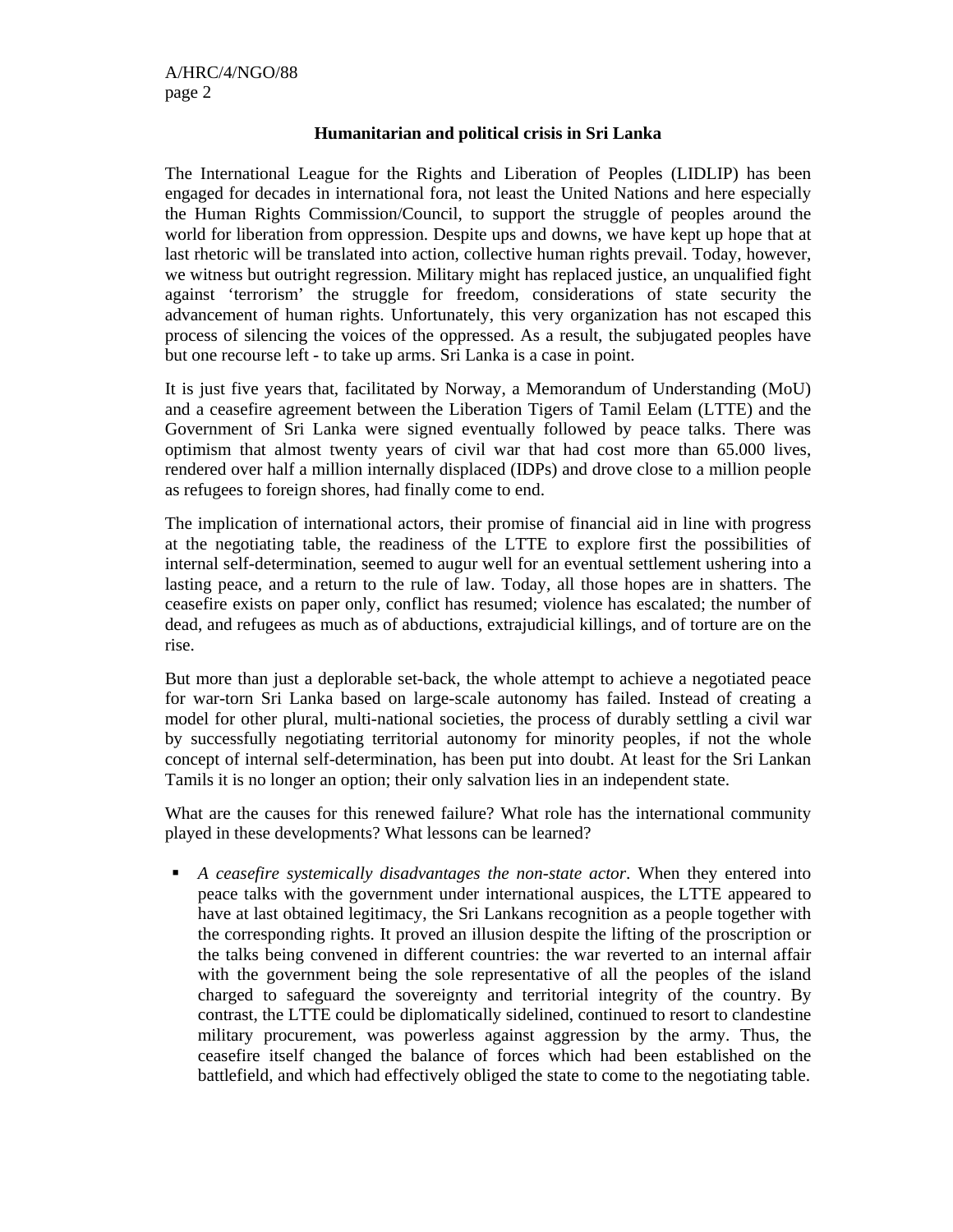- *The international community, including human rights organizations, favour the state.*  Thus, despite being signatory to the two 1966 Conventions on Human Rights and having ratified the 4th Geneva Convention, successive governments of Sri Lanka are responsible of collective punishment of the Tamils, of having indiscriminately bombarded schools, refugee camps, and churches, of having blocked food and medical supplies to the population in the Northeast. Still, despite respective reports no action is taken. By contrast, when eventually sanctions followed rhetorical condemnations, the LTTE was criminalized as terrorist organization, whereas nobody accused Sri Lanka of state terrorism. On the contrary, Sri Lanka has been elected to sit on the new Human Rights Council.
- Sri Lanka has ratified the Convention on the Elimination of All Forms of Racial Discrimination (CERD). Still, considering itself the only true representative of the nation, the Sinhala Buddhist majority has instrumentalized the state to its own advantage whether concerning religion or education, in language or colonization matters. By contrast, the minorities, not least the Sri Lankan Tamils, have collectively been discriminated against. At times, violence against Tamils, even outright pogroms have been enacted with the party in power directly implicated. As a result, the society has been ethnically fragmented, split along the Tamil-Sinhala divide. If Sri Lankan Tamils occupy ministerial posts, they have invariably been nominated, not elected by popular vote. In Sri Lanka, democracy has not served to accommodate divergent peoples, and interests, but represents a *tyranny of the majority* over other ethnic groups.
- Separation of powers, an independent judiciary is considered the hallmark of a democratic system, imperative for the implementation of human rights. As to Sri Lanka, a *politicization* of the administration of law is observed. Not only that constitutionally the independence of the judiciary is not guaranteed, a state of emergency has been in place most of the time giving extraordinary powers to the excecutive and the security forces. Whatever violation of Sri Lanka's obligation under international law, including the Convention Against Torture and Other Cruel, Inhuman or Degrading Treatment or Punishment (CAT) has occurred, the s*ystematic impunity* of the security forces has variously been noted. There is disinterest in effective investigation as prominently illustrated last year in the murder of 17 humanitarian workers of 'Action Contre la Faim' or the Commission of Inquiry into abductions, disappearances and extrajudicial killings; the originally proposed group of independent international experts with a wide mandate was soon after changed into simple observers of a purely national commission with limited mandate acting practically under the control of the government.<sup>1</sup> Finally, the 'demerger' of the Northeast, the traditional homeland of the Sri Lankan Tamils, and the stay-order concerning the organization of aid for the tsunami victims because of the implication of the LTTE, are but declarations of war in the guise of the law. One only wonders as to when the United Nations, this Council, precisely in pursuit of its mandate, will not only express concern, but condemn such practices, and insist on reform.
- While for decades, the Tamils have fought for equality and justice first with every peaceful means before taking up arms, neither have they been recognized as a people nor their struggle against oppression and outright racial discrimination been legitimized. Have they not much more suffered, sustained more death and destruction

 <sup>1</sup> Cf. Amnesty International, Sri Lanka November 17, 2006.

http://web.amnesty.org/library/print/ENGASA370302006.